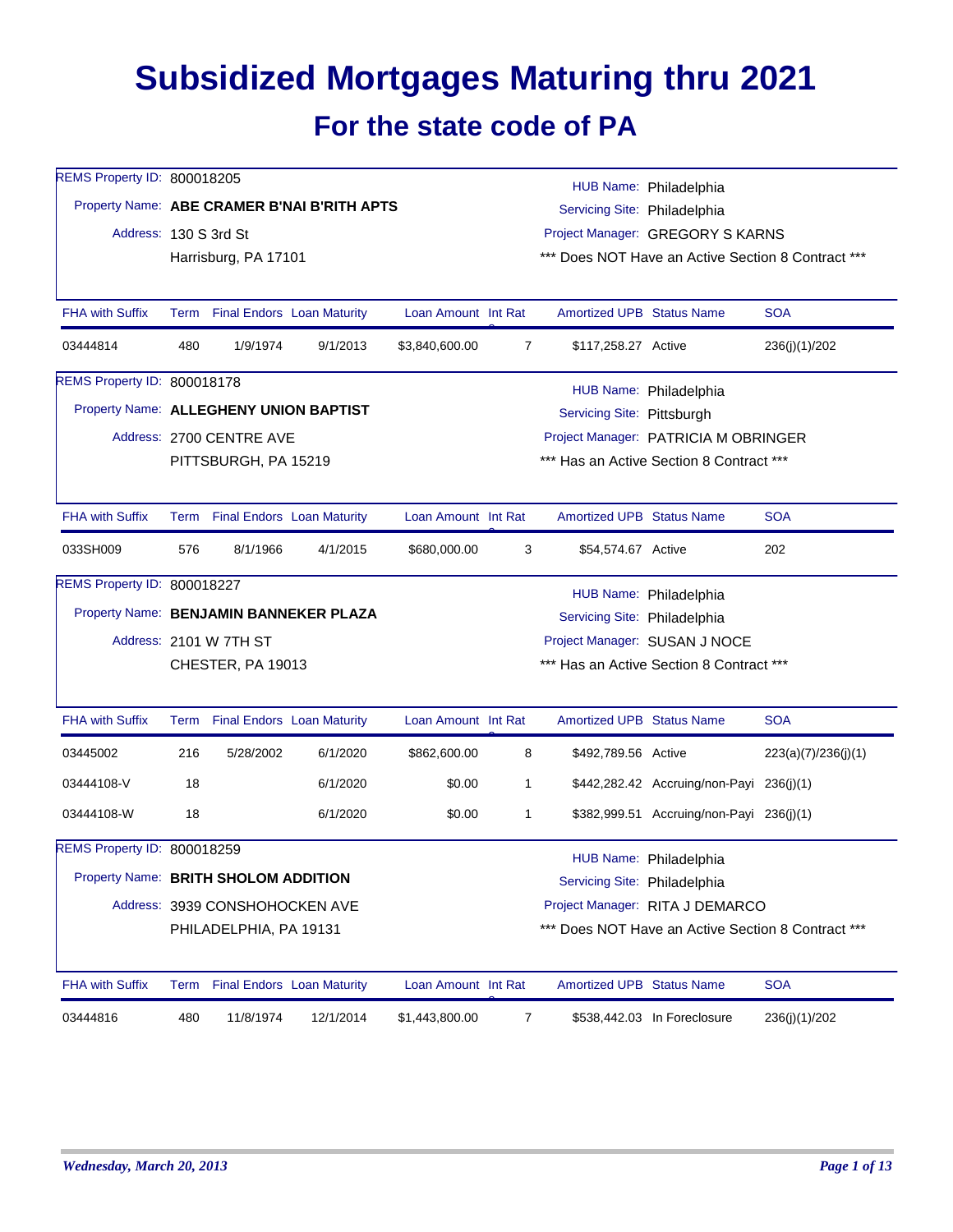| REMS Property ID: 800018282            |      |                                   |           |                     |                |                                          |                        |            |
|----------------------------------------|------|-----------------------------------|-----------|---------------------|----------------|------------------------------------------|------------------------|------------|
| Property Name: CASA FARNESE            |      |                                   |           |                     |                |                                          | HUB Name: Philadelphia |            |
|                                        |      |                                   |           |                     |                | Servicing Site: Philadelphia             |                        |            |
|                                        |      | Address: 1300 LOMBARD ST          |           |                     |                | Project Manager: HOANG YEN T NGUYEN      |                        |            |
|                                        |      | PHILADELPHIA, PA 19147            |           |                     |                | *** Has an Active Section 8 Contract *** |                        |            |
| <b>FHA with Suffix</b>                 |      | Term Final Endors Loan Maturity   |           | Loan Amount Int Rat |                | <b>Amortized UPB Status Name</b>         |                        | <b>SOA</b> |
| 034SH011                               | 564  | 9/1/1966                          | 8/1/2014  | \$3,784,000.00      | 3              | \$221,015.49 Active                      |                        | 202        |
| REMS Property ID: 800018305            |      |                                   |           |                     |                |                                          | HUB Name: Philadelphia |            |
| Property Name: CHURCHVIEW GARDEN APTS. |      |                                   |           |                     |                | Servicing Site: Pittsburgh               |                        |            |
|                                        |      | Address: 3783 CHURCHVIEW AVE EXT  |           |                     |                | Project Manager: PATRICIA M OBRINGER     |                        |            |
|                                        |      | PITTSBURGH, PA 15236              |           |                     |                | *** Has an Active Section 8 Contract *** |                        |            |
|                                        |      |                                   |           |                     |                |                                          |                        |            |
| <b>FHA with Suffix</b>                 |      | Term Final Endors Loan Maturity   |           | Loan Amount Int Rat |                | <b>Amortized UPB Status Name</b>         |                        | <b>SOA</b> |
| 03344090                               | 480  | 8/1/1973                          | 7/1/2013  | \$2,389,300.00      | 7              | \$44,022.46 Active                       |                        | 236(j)(1)  |
| REMS Property ID: 800018324            |      |                                   |           |                     |                |                                          | HUB Name: Philadelphia |            |
| Property Name: COLONIAL OAKS APTS.     |      |                                   |           |                     |                | Servicing Site: Pittsburgh               |                        |            |
|                                        |      | Address: 149 COLONIAL OAKS CIRCLE |           |                     |                | Project Manager: LILLY R WALKER          |                        |            |
|                                        |      | BEAVER FALLS, PA 15010            |           |                     |                | *** Has an Active Section 8 Contract *** |                        |            |
|                                        |      |                                   |           |                     |                |                                          |                        |            |
| <b>FHA with Suffix</b>                 |      | Term Final Endors Loan Maturity   |           | Loan Amount Int Rat |                | <b>Amortized UPB Status Name</b>         |                        | <b>SOA</b> |
| 03344037                               | 480  | 5/1/1974                          | 4/1/2014  | \$2,683,200.00      | $\overline{7}$ | \$192,692.24 Active                      |                        | 236(j)(1)  |
| REMS Property ID: 800018341            |      |                                   |           |                     |                |                                          | HUB Name: Philadelphia |            |
| Property Name: CRAFTON TOWERS          |      |                                   |           |                     |                | Servicing Site: Pittsburgh               |                        |            |
|                                        |      | Address: 1215 FOSTER AVE          |           |                     |                | Project Manager: SARA J OBRINGER         |                        |            |
|                                        |      | CRAFTON, PA 15205                 |           |                     |                | *** Has an Active Section 8 Contract *** |                        |            |
|                                        |      |                                   |           |                     |                |                                          |                        |            |
| <b>FHA with Suffix</b>                 |      | Term Final Endors Loan Maturity   |           | Loan Amount Int Rat |                | <b>Amortized UPB Status Name</b>         |                        | <b>SOA</b> |
| 03344117                               | 480  | 2/6/1975                          | 3/1/2015  | \$2,085,100.00      | $\overline{7}$ | \$278,122.28 Active                      |                        | 236(j)(1)  |
| REMS Property ID: 800018367            |      |                                   |           |                     |                |                                          | HUB Name: Philadelphia |            |
| Property Name: DOUGLAS PLAZA APTS.     |      |                                   |           |                     |                | Servicing Site: Pittsburgh               |                        |            |
|                                        |      | Address: 2407 LAKETON RD          |           |                     |                | Project Manager: LILLY R WALKER          |                        |            |
|                                        |      | PITTSBURGH, PA 15221              |           |                     |                | *** Has an Active Section 8 Contract *** |                        |            |
|                                        |      |                                   |           |                     |                |                                          |                        |            |
| FHA with Suffix                        | Term | <b>Final Endors Loan Maturity</b> |           | Loan Amount Int Rat |                | Amortized UPB Status Name                |                        | <b>SOA</b> |
| 03344124                               | 480  | 10/23/1974                        | 11/1/2014 | \$4,021,100.00      | $\overline{7}$ | \$448,163.24 Active                      |                        | 236(j)(1)  |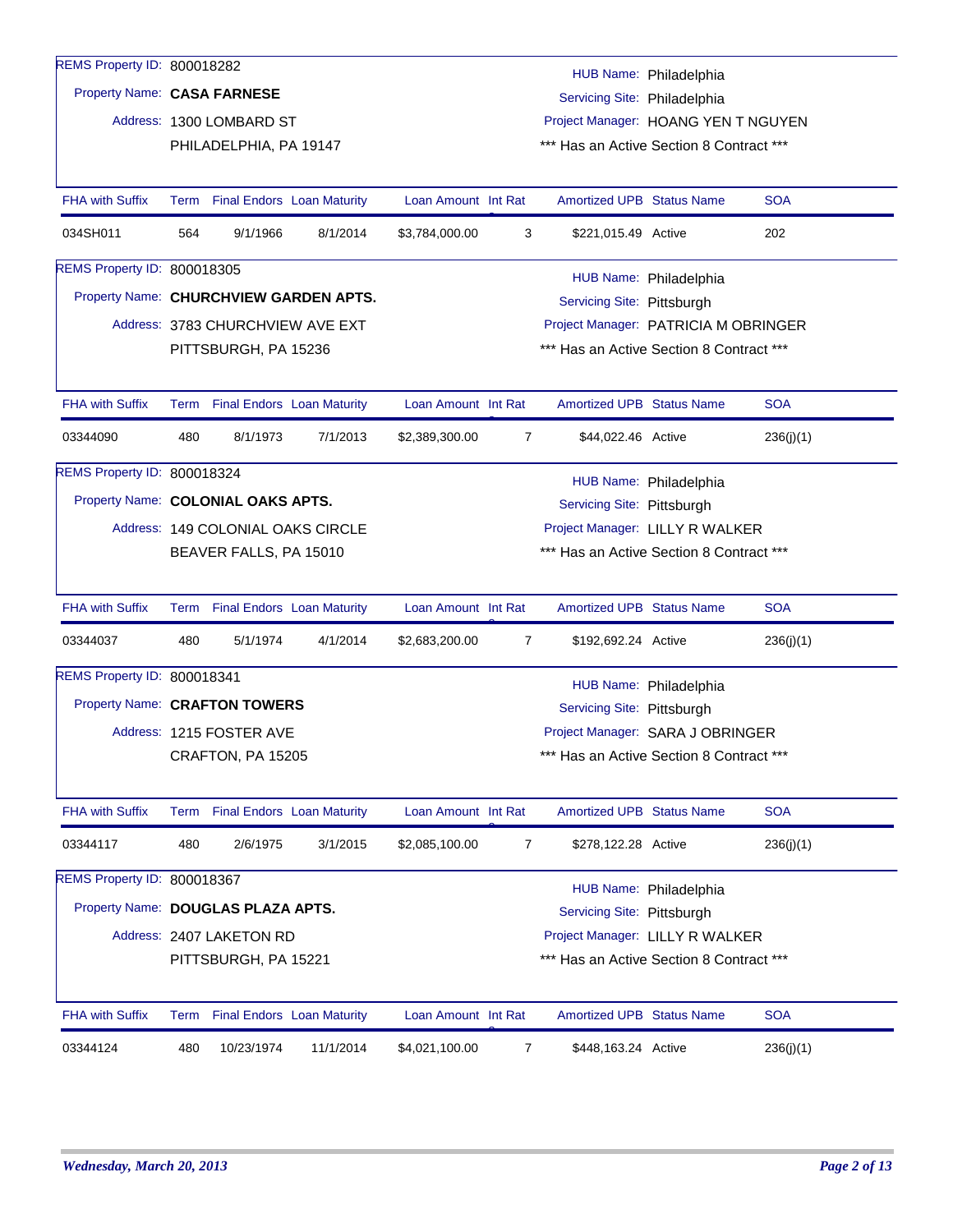| REMS Property ID: 800018378             |                 |                                 |                                                 |                     |                |                                  | HUB Name: Philadelphia                     |               |
|-----------------------------------------|-----------------|---------------------------------|-------------------------------------------------|---------------------|----------------|----------------------------------|--------------------------------------------|---------------|
|                                         |                 |                                 | Property Name: EASTSIDE MODERATE INCOME HOUSING |                     |                | Servicing Site: Philadelphia     |                                            |               |
|                                         |                 | Address: 346 E. WASHINGTON ST.  |                                                 |                     |                |                                  | Project Manager: HOANG YEN T NGUYEN        |               |
|                                         | <b>APT. 13A</b> |                                 |                                                 |                     |                |                                  | *** Has an Active Section 8 Contract ***   |               |
|                                         |                 | NANTICOKE, PA 18634             |                                                 |                     |                |                                  |                                            |               |
| <b>FHA with Suffix</b>                  |                 | Term Final Endors Loan Maturity |                                                 | Loan Amount Int Rat |                | <b>Amortized UPB Status Name</b> |                                            | <b>SOA</b>    |
| 03444027                                | 480             | 6/2/1977                        | 6/1/2017                                        | \$1,478,400.00      | 7              | \$397,419.72 Active              |                                            | 236(j)(1)     |
| REMS Property ID: 800018406             |                 |                                 |                                                 |                     |                |                                  | HUB Name: Philadelphia                     |               |
|                                         |                 |                                 | Property Name: EPISCOPAL HOUSE OF READING       |                     |                | Servicing Site: Philadelphia     |                                            |               |
| Address: 50 N 9TH ST                    |                 |                                 |                                                 |                     |                |                                  | Project Manager: HOANG YEN T NGUYEN        |               |
|                                         |                 | READING, PA 19601               |                                                 |                     |                |                                  | *** Has an Active Section 8 Contract ***   |               |
| <b>FHA with Suffix</b>                  |                 | Term Final Endors Loan Maturity |                                                 | Loan Amount Int Rat |                | <b>Amortized UPB Status Name</b> |                                            | <b>SOA</b>    |
| 03444804                                | 480             | 10/19/1973                      | 11/1/2013                                       | \$2,830,300.00      | $\overline{7}$ | \$120,294.42 Active              |                                            | 236(j)(1)/202 |
| REMS Property ID: 800018418             |                 |                                 |                                                 |                     |                |                                  | HUB Name: Philadelphia                     |               |
| Property Name: FEDERATION APTS          |                 |                                 |                                                 |                     |                | Servicing Site: Philadelphia     |                                            |               |
|                                         |                 | Address: 2101 STRAHLE ST        |                                                 |                     |                |                                  | Project Manager: SUSAN J NOCE              |               |
|                                         |                 | PHILADELPHIA, PA 19152          |                                                 |                     |                |                                  | *** Has an Active Section 8 Contract ***   |               |
| <b>FHA with Suffix</b>                  |                 | Term Final Endors Loan Maturity |                                                 | Loan Amount Int Rat |                | Amortized UPB Status Name        |                                            | <b>SOA</b>    |
| 03444132                                | 480             | 1/17/1975                       | 3/1/2015                                        | \$5,440,200.00      | 7              | \$725,670.67 Active              |                                            | 236(j)(1)     |
| REMS Property ID: 800018422             |                 |                                 |                                                 |                     |                |                                  | HUB Name: Philadelphia                     |               |
|                                         |                 |                                 | Property Name: FIRST ERIE BETTER HSG EAST       |                     |                | Servicing Site: Pittsburgh       |                                            |               |
|                                         |                 | Address: 242 E 17TH ST          |                                                 |                     |                |                                  | Project Manager: LILLY R WALKER            |               |
|                                         |                 | ERIE, PA 16503                  |                                                 |                     |                |                                  | *** Has an Active Section 8 Contract ***   |               |
| <b>FHA with Suffix</b>                  |                 | Term Final Endors Loan Maturity |                                                 | Loan Amount Int Rat |                | <b>Amortized UPB Status Name</b> |                                            | <b>SOA</b>    |
| 03335020-R                              | 14              |                                 | 4/1/2014                                        | \$0.00              | 1              |                                  | \$60,118.00 Accruing/non-Payi 221(d)(3)MKT |               |
| 03335020-P                              | 14              |                                 | 4/1/2014                                        | \$0.00              | 1              |                                  | \$295,949.00 Operational                   | 221(d)(3)MKT  |
| REMS Property ID: 800018426             |                 |                                 |                                                 |                     |                |                                  | HUB Name: Philadelphia                     |               |
| Property Name: FITZWATER HOMES PHASE II |                 |                                 |                                                 |                     |                | Servicing Site: Philadelphia     |                                            |               |
|                                         |                 | Address: 1818 BAINBRIDGE ST     |                                                 |                     |                |                                  | Project Manager: SUSAN J NOCE              |               |
|                                         |                 | PHILADELPHIA, PA 19146          |                                                 |                     |                |                                  | *** Has an Active Section 8 Contract ***   |               |
| <b>FHA with Suffix</b>                  |                 | Term Final Endors Loan Maturity |                                                 | Loan Amount Int Rat |                | <b>Amortized UPB Status Name</b> |                                            | <b>SOA</b>    |
|                                         |                 |                                 |                                                 |                     |                |                                  |                                            |               |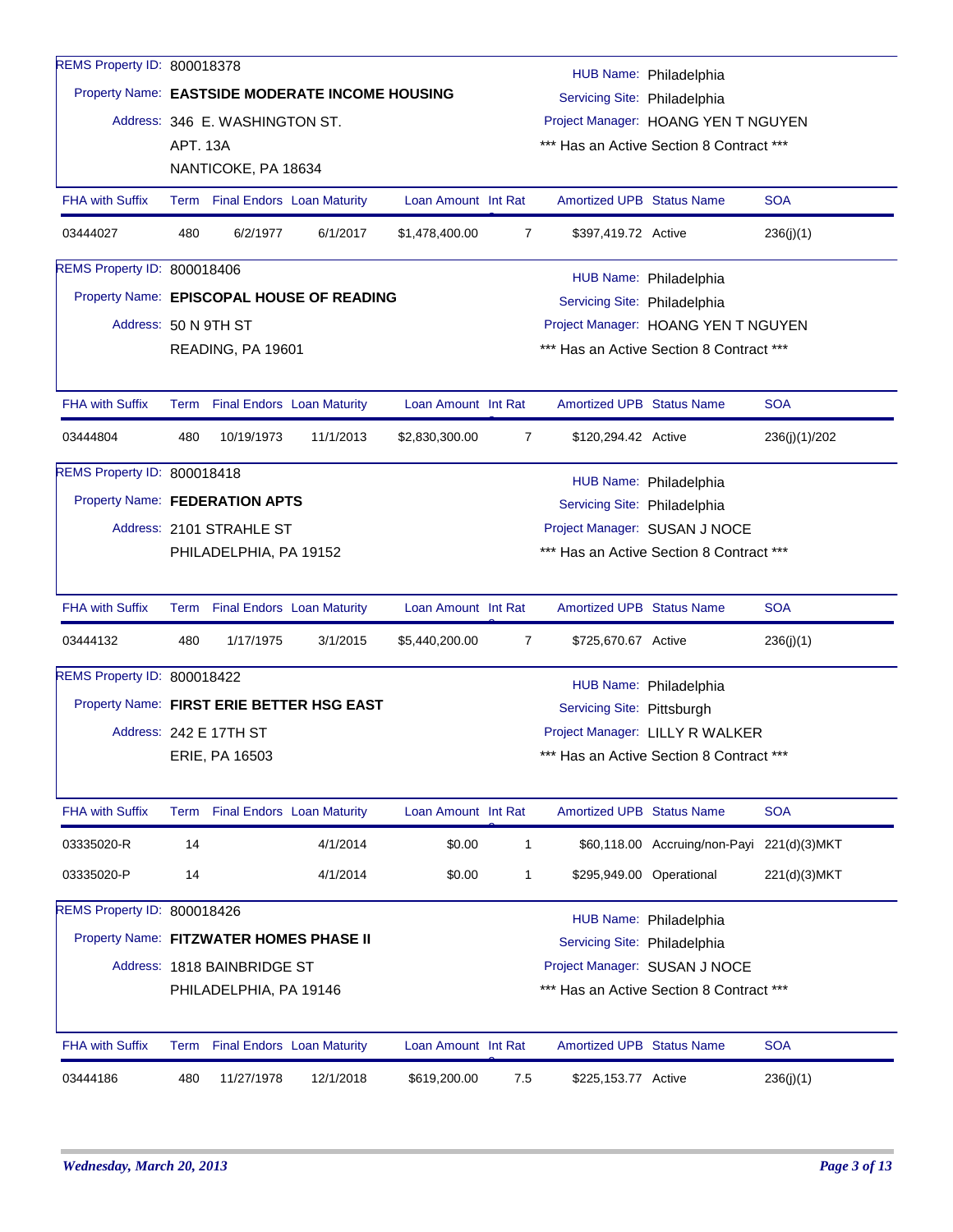| REMS Property ID: 800018431             |     |                                 |                             |                     |       |                                          | HUB Name: Philadelphia |               |
|-----------------------------------------|-----|---------------------------------|-----------------------------|---------------------|-------|------------------------------------------|------------------------|---------------|
| Property Name: FOUR FREEDOMS HOUSE      |     |                                 |                             |                     |       | Servicing Site: Philadelphia             |                        |               |
|                                         |     | Address: 6101 MORRIS ST         |                             |                     |       | Project Manager: HOANG YEN T NGUYEN      |                        |               |
|                                         |     | PHILADELPHIA, PA 19144          |                             |                     |       | *** Has an Active Section 8 Contract *** |                        |               |
|                                         |     |                                 |                             |                     |       |                                          |                        |               |
| <b>FHA with Suffix</b>                  |     | Term Final Endors Loan Maturity |                             | Loan Amount Int Rat |       | <b>Amortized UPB Status Name</b>         |                        | <b>SOA</b>    |
| 034SH013                                | 600 | 7/1/1967                        | 3/1/2019                    | \$3,150,000.00      | 3     | \$659,093.30 Active                      |                        | 202           |
| REMS Property ID: 800018443             |     |                                 |                             |                     |       |                                          |                        |               |
| Property Name: FRIENDS GUILD HOUSE WEST |     |                                 |                             |                     |       | Servicing Site: Philadelphia             | HUB Name: Philadelphia |               |
|                                         |     | Address: 1221 FAIRMOUNT AVE     |                             |                     |       | Project Manager: SUSAN J NOCE            |                        |               |
|                                         |     | PHILADELPHIA, PA 19123          |                             |                     |       | *** Has an Active Section 8 Contract *** |                        |               |
|                                         |     |                                 |                             |                     |       |                                          |                        |               |
| <b>FHA with Suffix</b>                  |     | Term Final Endors Loan Maturity |                             | Loan Amount Int Rat |       | <b>Amortized UPB Status Name</b>         |                        | <b>SOA</b>    |
| 034EH003                                | 473 | 6/4/1980                        | 9/1/2019                    | \$3,189,300.00      | 6.875 | \$1,223,817.98 Active                    |                        | 202           |
| REMS Property ID: 800018450             |     |                                 |                             |                     |       |                                          | HUB Name: Philadelphia |               |
| Property Name: GENEVA HOUSE             |     |                                 |                             |                     |       | Servicing Site: Philadelphia             |                        |               |
|                                         |     | Address: 323 ADAMS AVE          |                             |                     |       | Project Manager: ELAINE B GARVIN         |                        |               |
|                                         |     | SCRANTON, PA 18503              |                             |                     |       | *** Has an Active Section 8 Contract *** |                        |               |
|                                         |     |                                 |                             |                     |       |                                          |                        |               |
| <b>FHA with Suffix</b>                  |     | Term Final Endors Loan Maturity |                             | Loan Amount Int Rat |       | <b>Amortized UPB Status Name</b>         |                        | <b>SOA</b>    |
| 03444815                                | 480 | 3/28/1973                       | 4/1/2013                    | \$1,815,100.00      | 7     |                                          | \$0.00 Active          | 236(j)(1)/202 |
| REMS Property ID: 800018454             |     |                                 |                             |                     |       |                                          | HUB Name: Philadelphia |               |
| Property Name: GETTYSBURG INTERFAITH HS |     |                                 |                             |                     |       | Servicing Site: Philadelphia             |                        |               |
|                                         |     | Address: 136 N STRATTON ST      |                             |                     |       | Project Manager: SUSAN J NOCE            |                        |               |
|                                         |     | GETTYSBURG, PA 17325            |                             |                     |       | *** Has an Active Section 8 Contract *** |                        |               |
|                                         |     |                                 |                             |                     |       |                                          |                        |               |
| <b>FHA with Suffix</b>                  |     | Term Final Endors Loan Maturity |                             | Loan Amount Int Rat |       | Amortized UPB Status Name                |                        | <b>SOA</b>    |
| 034EH019                                | 480 | 1/19/1983                       | 8/1/2021                    | \$1,367,900.00      | 8.5   | \$721,680.49 Active                      |                        | 202           |
| REMS Property ID: 800018459             |     |                                 |                             |                     |       |                                          | HUB Name: Philadelphia |               |
| Property Name: GLORIA DEI TOWERS        |     |                                 |                             |                     |       | Servicing Site: Philadelphia             |                        |               |
|                                         |     | Address: 770 WELSH ROAD         |                             |                     |       | Project Manager: HOANG YEN T NGUYEN      |                        |               |
|                                         |     |                                 | HUNTINGDON VALLEY, PA 19006 |                     |       | *** Has an Active Section 8 Contract *** |                        |               |
|                                         |     |                                 |                             |                     |       |                                          |                        |               |
| <b>FHA with Suffix</b>                  |     | Term Final Endors Loan Maturity |                             | Loan Amount Int Rat |       | <b>Amortized UPB Status Name</b>         |                        | <b>SOA</b>    |
| 03444107                                | 480 | 5/8/1974                        | 5/1/2014                    | \$3,714,600.00      | 7     | \$288,174.63 Active                      |                        | 236(j)(1)     |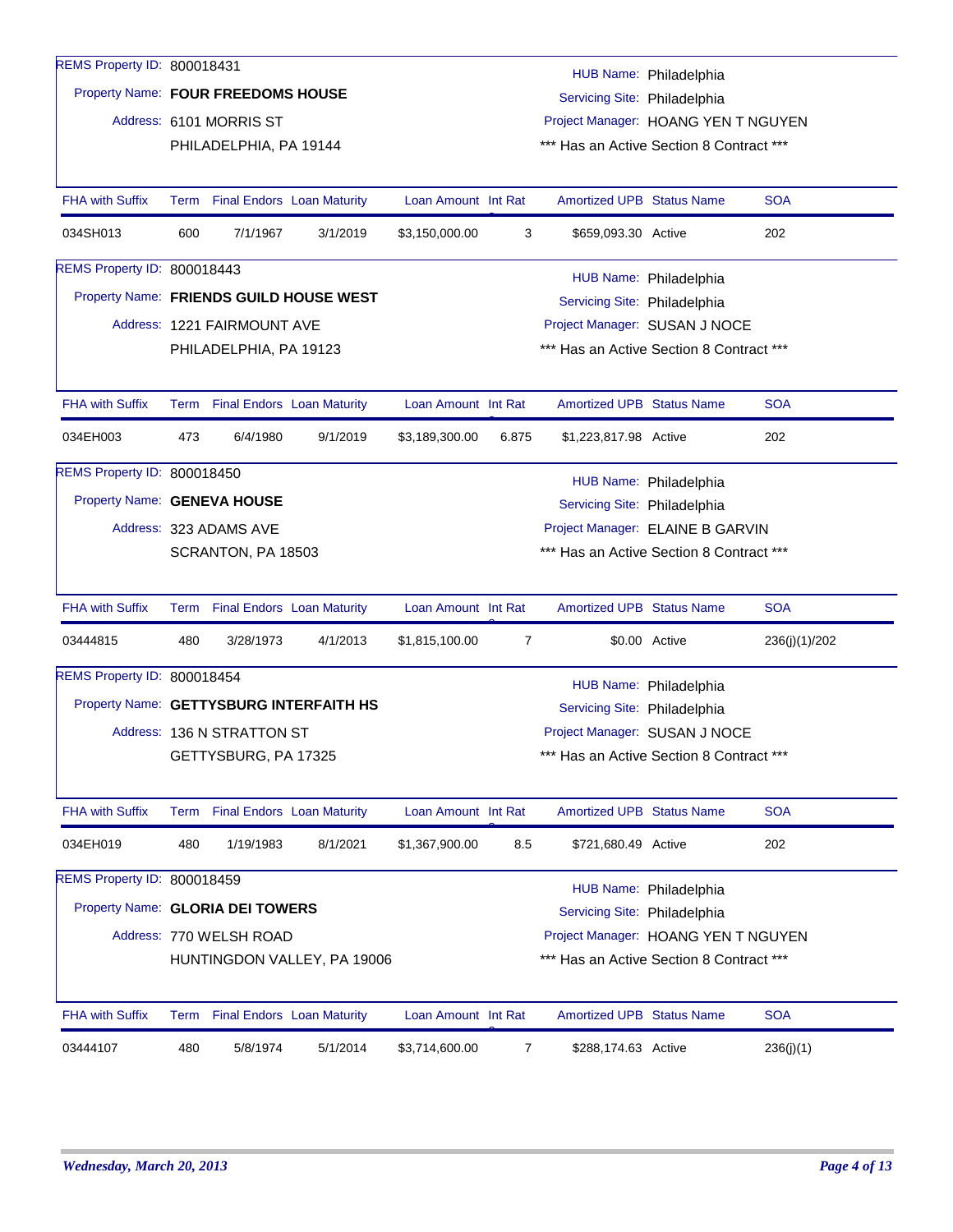| REMS Property ID: 800018491           |      |                                 |                                   |                     |                |                                          |                          |                      |
|---------------------------------------|------|---------------------------------|-----------------------------------|---------------------|----------------|------------------------------------------|--------------------------|----------------------|
|                                       |      |                                 |                                   |                     |                |                                          | HUB Name: Philadelphia   |                      |
| Property Name: HARRIET TUBMAN TERRACE |      |                                 |                                   |                     |                | Servicing Site: Pittsburgh               |                          |                      |
|                                       |      | Address: 550 NEGLEY RUN BLVD    |                                   |                     |                | Project Manager: SARA J OBRINGER         |                          |                      |
|                                       |      | PITTSBURGH, PA 15206            |                                   |                     |                | *** Has an Active Section 8 Contract *** |                          |                      |
|                                       |      |                                 |                                   |                     |                |                                          |                          |                      |
| <b>FHA with Suffix</b>                |      | Term Final Endors Loan Maturity |                                   | Loan Amount Int Rat |                | <b>Amortized UPB Status Name</b>         |                          | <b>SOA</b>           |
| 03335006-V                            | 20   |                                 | 3/1/2021                          | \$0.00              | $\mathbf{1}$   |                                          | \$21,956.32 Operational  | 221(d)(3)MKT         |
| REMS Property ID: 800018509           |      |                                 |                                   |                     |                |                                          | HUB Name: Philadelphia   |                      |
| Property Name: HERITAGE PARK          |      |                                 |                                   |                     |                | Servicing Site: Pittsburgh               |                          |                      |
|                                       |      | Address: 1301 DELAWARE AVE      |                                   |                     |                | Project Manager: MELVIN C CHERRY         |                          |                      |
|                                       |      | WHITE OAK, PA 15131             |                                   |                     |                | *** Has an Active Section 8 Contract *** |                          |                      |
|                                       |      |                                 |                                   |                     |                |                                          |                          |                      |
| <b>FHA with Suffix</b>                |      | Term Final Endors Loan Maturity |                                   | Loan Amount Int Rat |                | Amortized UPB Status Name                |                          | <b>SOA</b>           |
| 03335217                              | 180  | 10/19/1998                      | 11/1/2013                         | \$3,476,100.00      | 6.5            | \$207,445.93 Active                      |                          | 223(a)(7)/221(d)(4)M |
| REMS Property ID: 800018524           |      |                                 |                                   |                     |                |                                          | HUB Name: Philadelphia   |                      |
| Property Name: HILLTOP APTS.          |      |                                 |                                   |                     |                | Servicing Site: Pittsburgh               |                          |                      |
|                                       |      | Address: 2100 DUQUESNE PLACE DR |                                   |                     |                | Project Manager: LILLY R WALKER          |                          |                      |
|                                       |      | DUQUESNE, PA 15110              |                                   |                     |                | *** Has an Active Section 8 Contract *** |                          |                      |
|                                       |      |                                 |                                   |                     |                |                                          |                          |                      |
| <b>FHA with Suffix</b>                |      | Term Final Endors Loan Maturity |                                   | Loan Amount Int Rat |                | <b>Amortized UPB Status Name</b>         |                          | <b>SOA</b>           |
| 033001NI                              | 480  |                                 | 3/31/2015                         | \$0.00              | 0              |                                          | \$0.00 Non Insured       | 236(j)(1)            |
| REMS Property ID: 800018541           |      |                                 |                                   |                     |                |                                          | HUB Name: Philadelphia   |                      |
| Property Name: IDA TOWERS             |      |                                 |                                   |                     |                | Servicing Site: Pittsburgh               |                          |                      |
|                                       |      | Address: 1010 12TH ST           |                                   |                     |                | Project Manager: PATRICIA M OBRINGER     |                          |                      |
|                                       |      | ALTOONA, PA 16601               |                                   |                     |                | *** Has an Active Section 8 Contract *** |                          |                      |
|                                       |      |                                 |                                   |                     |                |                                          |                          |                      |
| <b>FHA with Suffix</b>                | Term |                                 | <b>Final Endors Loan Maturity</b> | Loan Amount Int Rat |                | Amortized UPB Status Name                |                          | <b>SOA</b>           |
| 03344805                              | 480  | 9/19/1974                       | 10/1/2014                         | \$1,935,000.00      | $\overline{7}$ | \$204,891.95 Active                      |                          | 236(j)(1)/202        |
| REMS Property ID: 800018546           |      |                                 |                                   |                     |                |                                          | HUB Name: Philadelphia   |                      |
| Property Name: INTERFAITH HEIGHTS     |      |                                 |                                   |                     |                | Servicing Site: Philadelphia             |                          |                      |
|                                       |      | Address: 272 COAL ST            |                                   |                     |                | Project Manager: RITA J DEMARCO          |                          |                      |
|                                       |      | WILKES-BARRE, PA 18702          |                                   |                     |                | *** Has an Active Section 8 Contract *** |                          |                      |
|                                       |      |                                 |                                   |                     |                |                                          |                          |                      |
| <b>FHA with Suffix</b>                |      | Term Final Endors Loan Maturity |                                   | Loan Amount Int Rat |                | Amortized UPB Status Name                |                          | <b>SOA</b>           |
| 03444055                              | 480  | 6/13/1974                       | 7/1/2014                          | \$4,409,000.00      | 7              |                                          | \$796,756.44 Operational | 236(j)(1)            |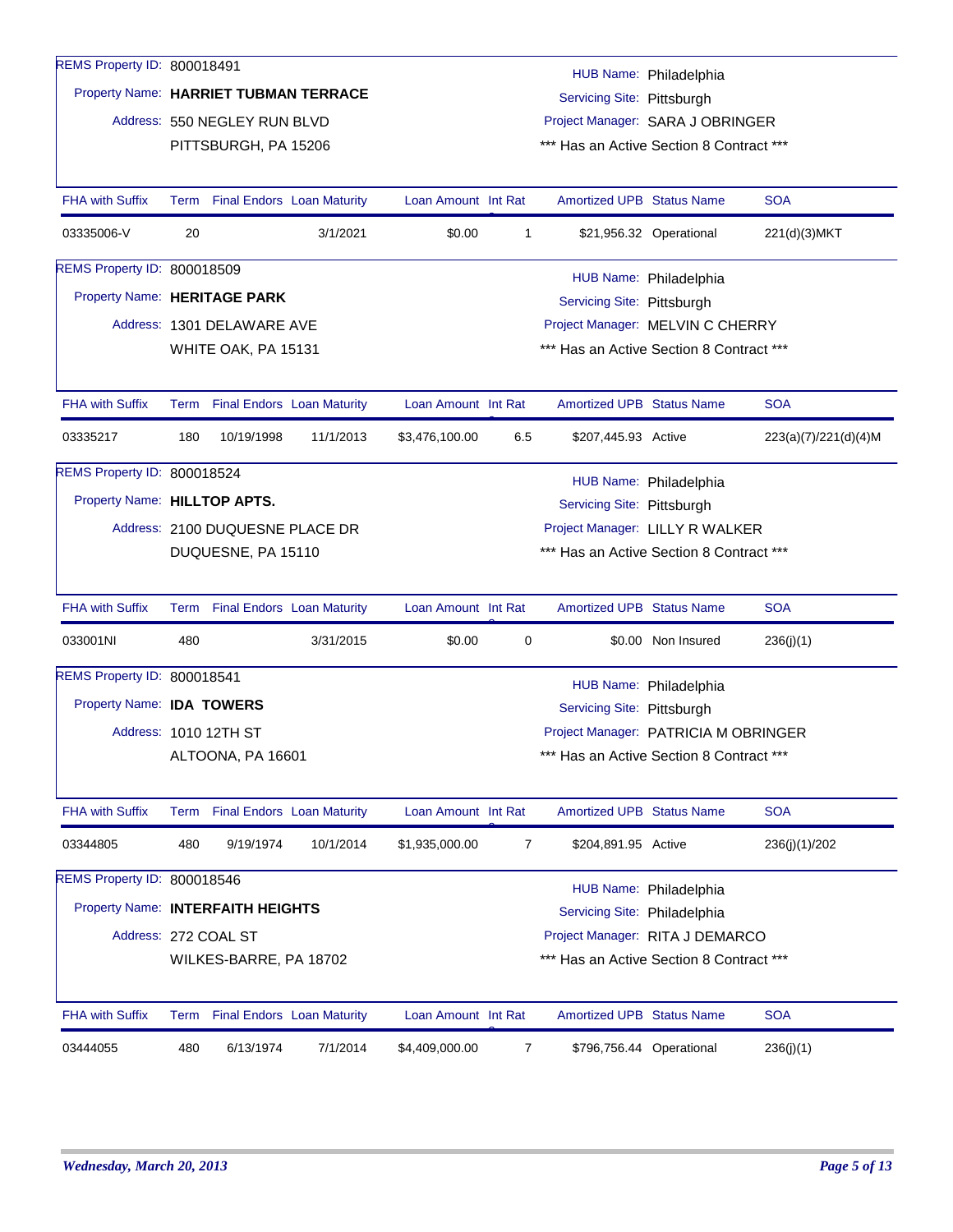| REMS Property ID: 800018551          |         |                                 |                                   |                     |                |                                          |                              |                                                    |
|--------------------------------------|---------|---------------------------------|-----------------------------------|---------------------|----------------|------------------------------------------|------------------------------|----------------------------------------------------|
|                                      |         |                                 |                                   |                     |                |                                          | HUB Name: Philadelphia       |                                                    |
| Property Name: JEFFERSON APTS        |         |                                 |                                   |                     |                | Servicing Site: Philadelphia             |                              |                                                    |
|                                      |         | Address: 1514 W Marshall ST     |                                   |                     |                | Project Manager: ELAINE B GARVIN         |                              |                                                    |
|                                      |         | NORRISTOWN, PA 19403            |                                   |                     |                | *** Has an Active Section 8 Contract *** |                              |                                                    |
|                                      |         |                                 |                                   |                     |                |                                          |                              |                                                    |
| <b>FHA with Suffix</b>               |         | Term Final Endors Loan Maturity |                                   | Loan Amount Int Rat |                | <b>Amortized UPB Status Name</b>         |                              | <b>SOA</b>                                         |
| 034SH010                             | 600     | 4/1/1969                        | 11/1/2020                         | \$2,147,000.00      | 3              | \$567,366.81 Active                      |                              | 202                                                |
| REMS Property ID: 800018557          |         |                                 |                                   |                     |                |                                          | HUB Name: Philadelphia       |                                                    |
| Property Name: JOSEPH JOHNS TOWERS   |         |                                 |                                   |                     |                | Servicing Site: Pittsburgh               |                              |                                                    |
|                                      |         | Address: 350 MARKET ST          |                                   |                     |                | Project Manager: PATRICIA M OBRINGER     |                              |                                                    |
|                                      |         | JOHNSTOWN, PA 15901             |                                   |                     |                |                                          |                              | *** Does NOT Have an Active Section 8 Contract *** |
|                                      |         |                                 |                                   |                     |                |                                          |                              |                                                    |
| <b>FHA with Suffix</b>               |         | Term Final Endors Loan Maturity |                                   | Loan Amount Int Rat |                | <b>Amortized UPB Status Name</b>         |                              | <b>SOA</b>                                         |
| 03344075                             | 480     | 7/11/1974                       | 2/1/2014                          | \$2,823,600.00      | $\overline{7}$ | \$169,950.51 Active                      |                              | 236(j)(1)                                          |
| REMS Property ID: 800018571          |         |                                 |                                   |                     |                |                                          | HUB Name: Philadelphia       |                                                    |
| Property Name: KEYSTONE AVENUE APTS. |         |                                 |                                   |                     |                | Servicing Site: Pittsburgh               |                              |                                                    |
|                                      |         | Address: 400 KEYSTONE AVENUE    |                                   |                     |                | Project Manager: LILLY R WALKER          |                              |                                                    |
|                                      | BLDG. A |                                 |                                   |                     |                | *** Has an Active Section 8 Contract *** |                              |                                                    |
|                                      |         | CRESSON, PA 16630               |                                   |                     |                |                                          |                              |                                                    |
| <b>FHA with Suffix</b>               |         | Term Final Endors Loan Maturity |                                   | Loan Amount Int Rat |                | <b>Amortized UPB Status Name</b>         |                              | <b>SOA</b>                                         |
| 03344114                             | 480     | 8/29/1974                       | 3/1/2014                          | \$318,400.00        | 7              | \$21,015.53 Active                       |                              | 236(j)(1)                                          |
| REMS Property ID: 800018594          |         |                                 |                                   |                     |                |                                          | HUB Name: Philadelphia       |                                                    |
| Property Name: LAWRENCE PARK VILLAGE |         |                                 |                                   |                     |                | Servicing Site: Pittsburgh               |                              |                                                    |
|                                      |         | Address: 718 PARK AVE           |                                   |                     |                | Project Manager: MELVIN C CHERRY         |                              |                                                    |
|                                      |         | CLEARFIELD, PA 16830            |                                   |                     |                | *** Has an Active Section 8 Contract *** |                              |                                                    |
|                                      |         |                                 |                                   |                     |                |                                          |                              |                                                    |
| <b>FHA with Suffix</b>               |         | Term Final Endors Loan Maturity |                                   | Loan Amount Int Rat |                | Amortized UPB Status Name                |                              | <b>SOA</b>                                         |
| 03344058                             | 480     | 7/10/1974                       | 7/1/2014                          | \$999,300.00        | 7              | \$23,549.93 Active                       |                              | 236(j)(1)                                          |
| REMS Property ID: 800018614          |         |                                 |                                   |                     |                |                                          | HUB Name: Philadelphia       |                                                    |
| Property Name: LIPSCOMB SQUARE       |         |                                 |                                   |                     |                |                                          | Servicing Site: Philadelphia |                                                    |
|                                      |         | Address: 625 S 12th ST          |                                   |                     |                | Project Manager: RITA J DEMARCO          |                              |                                                    |
|                                      |         | PHILADELPHIA, PA 19147          |                                   |                     |                | *** Has an Active Section 8 Contract *** |                              |                                                    |
|                                      |         |                                 |                                   |                     |                |                                          |                              |                                                    |
| <b>FHA with Suffix</b>               | Term    |                                 | <b>Final Endors Loan Maturity</b> | Loan Amount Int Rat |                | <b>Amortized UPB Status Name</b>         |                              | <b>SOA</b>                                         |
| 03444185                             | 480     | 9/27/1979                       | 10/1/2019                         | \$2,381,200.00      | 7.5            | \$965,040.26 Active                      |                              | 236(j)(1)                                          |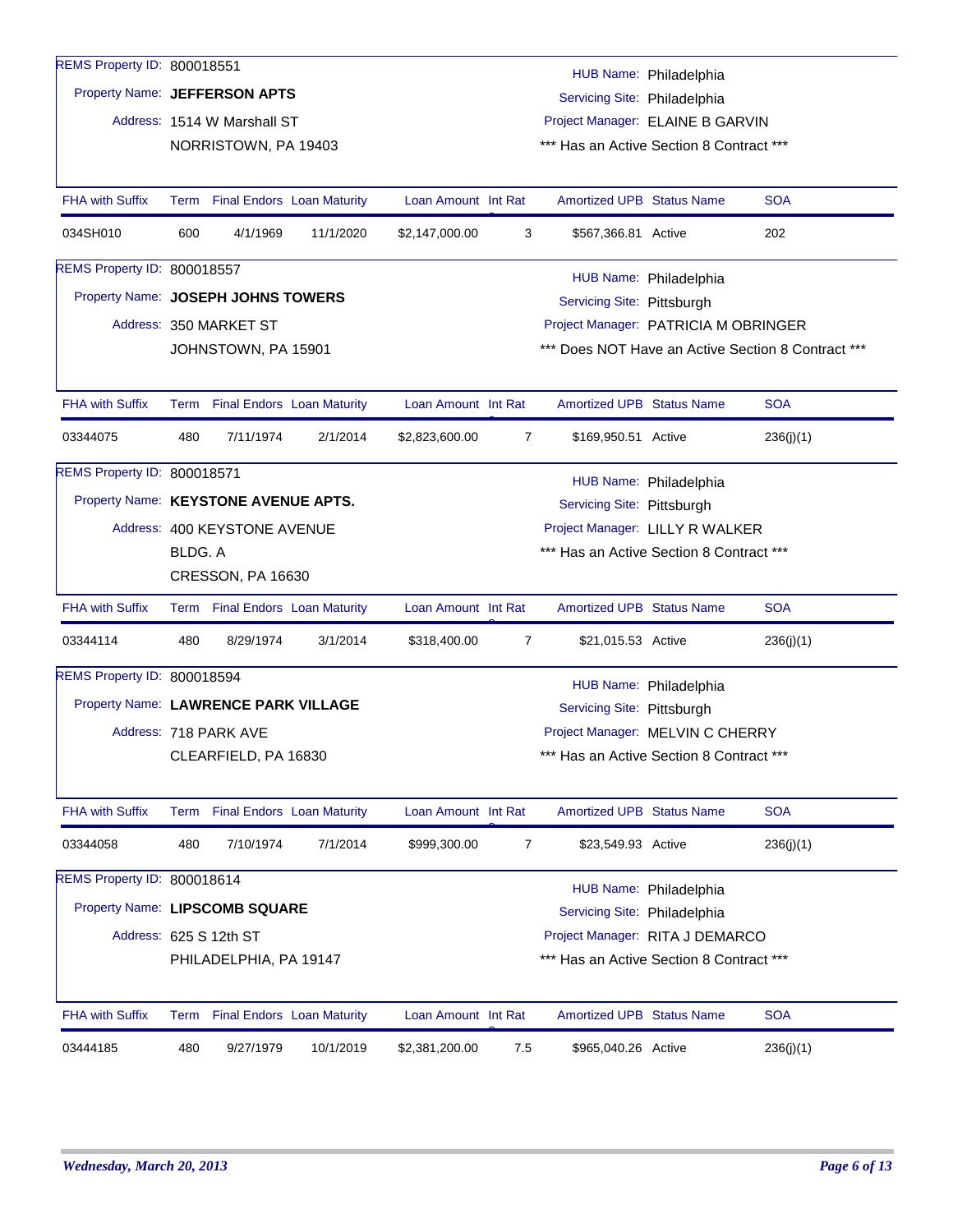| REMS Property ID: 800018620     |     |                           |                                 |                     |                |                                          | HUB Name: Philadelphia                   |               |
|---------------------------------|-----|---------------------------|---------------------------------|---------------------|----------------|------------------------------------------|------------------------------------------|---------------|
| Property Name: LUTHER COURT     |     |                           |                                 |                     |                | Servicing Site: Pittsburgh               |                                          |               |
|                                 |     | Address: 700 S GREEN LANE |                                 |                     |                |                                          | Project Manager: PATRICIA M OBRINGER     |               |
|                                 |     | ZELIENOPLE, PA 16063      |                                 |                     |                | *** Has an Active Section 8 Contract *** |                                          |               |
|                                 |     |                           |                                 |                     |                |                                          |                                          |               |
| <b>FHA with Suffix</b>          |     |                           | Term Final Endors Loan Maturity | Loan Amount Int Rat |                | <b>Amortized UPB Status Name</b>         |                                          | SOA           |
| 033EH005                        | 480 | 1/28/1980                 | 6/1/2019                        | \$1,654,300.00      | 6.875          | \$616,198.32 Active                      |                                          | 202           |
| REMS Property ID: 800018653     |     |                           |                                 |                     |                |                                          | HUB Name: Philadelphia                   |               |
| Property Name: MAY BUILDING     |     |                           |                                 |                     |                | Servicing Site: Pittsburgh               |                                          |               |
|                                 |     | Address: 111 FIFTH AVE    |                                 |                     |                |                                          | Project Manager: MELVIN C CHERRY         |               |
|                                 |     | PITTSBURGH, PA 15222      |                                 |                     |                |                                          | *** Has an Active Section 8 Contract *** |               |
|                                 |     |                           |                                 |                     |                |                                          |                                          |               |
| <b>FHA with Suffix</b>          |     |                           | Term Final Endors Loan Maturity | Loan Amount Int Rat |                | <b>Amortized UPB Status Name</b>         |                                          | <b>SOA</b>    |
| 03344103                        | 480 | 10/17/1974                | 3/1/2014                        | \$2,180,500.00      | $\overline{7}$ | \$143,963.01 Active                      |                                          | 236(j)(1)     |
| REMS Property ID: 800018663     |     |                           |                                 |                     |                |                                          | HUB Name: Philadelphia                   |               |
| Property Name: MESON            |     |                           |                                 |                     |                | Servicing Site: Philadelphia             |                                          |               |
|                                 |     | Address: 265 BURMONT RD   |                                 |                     |                |                                          | Project Manager: SUSAN J NOCE            |               |
|                                 |     | UPPER DARBY, PA 19082     |                                 |                     |                |                                          | *** Has an Active Section 8 Contract *** |               |
|                                 |     |                           |                                 |                     |                |                                          |                                          |               |
| <b>FHA with Suffix</b>          |     |                           | Term Final Endors Loan Maturity | Loan Amount Int Rat |                | <b>Amortized UPB Status Name</b>         |                                          | <b>SOA</b>    |
| 034EH059                        | 480 | 1/11/1983                 | 5/1/2021                        | \$334,700.00        | 8.5            | \$173,140.51 Active                      |                                          | 202           |
| REMS Property ID: 800018664     |     |                           |                                 |                     |                |                                          | HUB Name: Philadelphia                   |               |
| Property Name: METHODIST TOWERS |     |                           |                                 |                     |                | Servicing Site: Pittsburgh               |                                          |               |
|                                 |     | Address: 160 W 8TH ST     |                                 |                     |                |                                          | Project Manager: PATRICIA M OBRINGER     |               |
|                                 |     | ERIE, PA 16501            |                                 |                     |                | *** Has an Active Section 8 Contract *** |                                          |               |
|                                 |     |                           |                                 |                     |                |                                          |                                          |               |
| <b>FHA with Suffix</b>          |     |                           | Term Final Endors Loan Maturity | Loan Amount Int Rat |                | <b>Amortized UPB Status Name</b>         |                                          | <b>SOA</b>    |
| 03344804                        | 480 | 12/26/1974                | 1/1/2014                        | \$2,642,300.00      | 7              | \$143,557.91 Active                      |                                          | 236(j)(1)/202 |
| REMS Property ID: 800018665     |     |                           |                                 |                     |                |                                          | HUB Name: Philadelphia                   |               |
| Property Name: METHOUSE         |     |                           |                                 |                     |                | Servicing Site: Pittsburgh               |                                          |               |
|                                 |     | Address: 111 CAROLINE ST  |                                 |                     |                |                                          | Project Manager: ROXANNE M OERTEL        |               |
|                                 |     | MUNHALL, PA 15120         |                                 |                     |                | *** Has an Active Section 8 Contract *** |                                          |               |
|                                 |     |                           |                                 |                     |                |                                          |                                          |               |
| <b>FHA with Suffix</b>          |     |                           | Term Final Endors Loan Maturity | Loan Amount Int Rat |                | <b>Amortized UPB Status Name</b>         |                                          | <b>SOA</b>    |
| 033SH012                        | 600 | 5/1/1968                  | 4/1/2019                        | \$1,284,000.00      | 3              | \$273,821.79 Active                      |                                          | 202           |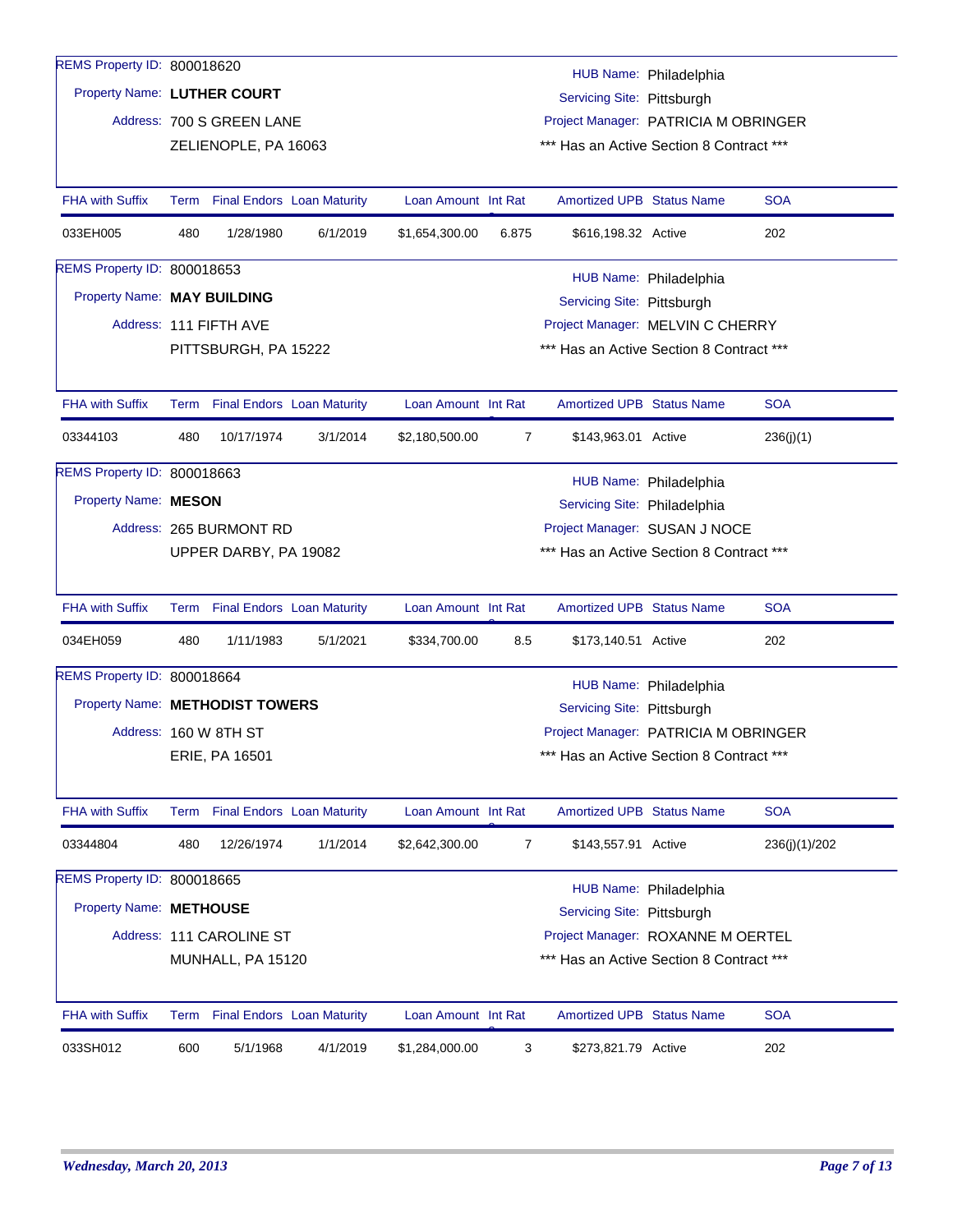| REMS Property ID: 800018668          |     |                            |                                 |                     |                |                                  |                                               |               |
|--------------------------------------|-----|----------------------------|---------------------------------|---------------------|----------------|----------------------------------|-----------------------------------------------|---------------|
| Property Name: MID-CITY TOWERS       |     |                            |                                 |                     |                |                                  | HUB Name: Philadelphia                        |               |
|                                      |     |                            |                                 |                     |                | Servicing Site: Pittsburgh       |                                               |               |
| Address: 12 E 9TH ST                 |     |                            |                                 |                     |                |                                  | Project Manager: MELVIN C CHERRY              |               |
|                                      |     | ERIE, PA 16501             |                                 |                     |                |                                  | *** Has an Active Section 8 Contract ***      |               |
| <b>FHA with Suffix</b>               |     |                            | Term Final Endors Loan Maturity | Loan Amount Int Rat |                | <b>Amortized UPB Status Name</b> |                                               | <b>SOA</b>    |
| 03344170                             | 480 | 11/18/1976                 | 12/1/2016                       | \$3,430,330.00      | 7              | \$733,832.93 Active              |                                               | 236(j)(1)     |
| REMS Property ID: 800018681          |     |                            |                                 |                     |                |                                  | HUB Name: Philadelphia                        |               |
| Property Name: MORAVIAN HOUSE I      |     |                            |                                 |                     |                | Servicing Site: Philadelphia     |                                               |               |
| Address: 737 MAIN ST                 |     |                            |                                 |                     |                |                                  | Project Manager: HOANG YEN T NGUYEN           |               |
|                                      |     | BETHLEHEM, PA 18018        |                                 |                     |                |                                  | *** Has an Active Section 8 Contract ***      |               |
| <b>FHA with Suffix</b>               |     |                            | Term Final Endors Loan Maturity | Loan Amount Int Rat |                | <b>Amortized UPB Status Name</b> |                                               | <b>SOA</b>    |
| 03444809                             | 480 | 10/10/1975                 | 4/1/2015                        | \$3,247,200.00      | $\overline{7}$ | \$450,694.19 Active              |                                               | 236(j)(1)/202 |
| REMS Property ID: 800018687          |     |                            |                                 |                     |                |                                  | HUB Name: Philadelphia                        |               |
| Property Name: MOUNT CARMEL GARDENS  |     |                            |                                 |                     |                | Servicing Site: Philadelphia     |                                               |               |
|                                      |     | Address: 5700-5726 RACE ST |                                 |                     |                |                                  | Project Manager: ELAINE B GARVIN              |               |
|                                      |     | PHILADELPHIA, PA 19131     |                                 |                     |                |                                  | *** Has an Active Section 8 Contract ***      |               |
|                                      |     |                            |                                 |                     |                |                                  |                                               |               |
| <b>FHA with Suffix</b>               |     |                            | Term Final Endors Loan Maturity | Loan Amount Int Rat |                | <b>Amortized UPB Status Name</b> |                                               | <b>SOA</b>    |
| 03444099                             | 480 | 9/17/1982                  | 7/1/2017                        | \$994,800.00        | $\overline{7}$ | \$272,024.50 Active              |                                               | 236(j)(1)     |
| REMS Property ID: 800018690          |     |                            |                                 |                     |                |                                  | HUB Name: Philadelphia                        |               |
| Property Name: MOUNTAIN VALLEY APTS. |     |                            |                                 |                     |                | Servicing Site: Pittsburgh       |                                               |               |
|                                      |     | Address: 225 E PITT ST     |                                 |                     |                |                                  | Project Manager: ROXANNE M OERTEL             |               |
|                                      |     | BEDFORD, PA 15522          |                                 |                     |                |                                  | *** Has an Active Section 8 Contract ***      |               |
|                                      |     |                            |                                 |                     |                |                                  |                                               |               |
| <b>FHA with Suffix</b>               |     |                            | Term Final Endors Loan Maturity | Loan Amount Int Rat |                | Amortized UPB Status Name        |                                               | <b>SOA</b>    |
| 03335057-P                           | 18  |                            | 2/1/2018                        | \$0.00              | $\mathbf{1}$   |                                  | \$1,237,734.37 Accruing/non-Payi 221(d)(4)MKT |               |
| 03335057-R                           | 18  |                            | 2/1/2018                        | \$0.00              | 1              |                                  | \$445,383.44 Accruing/non-Payi 221(d)(4)MKT   |               |
| REMS Property ID: 800018718          |     |                            |                                 |                     |                |                                  | HUB Name: Philadelphia                        |               |
| Property Name: OAK HILL APTS.        |     |                            |                                 |                     |                | Servicing Site: Pittsburgh       |                                               |               |
|                                      |     | Address: 10 TAYLOR ST      |                                 |                     |                |                                  | Project Manager: DEBRA M PREKLAS              |               |
|                                      |     | FRANKLIN, PA 16323         |                                 |                     |                |                                  | *** Has an Active Section 8 Contract ***      |               |
|                                      |     |                            |                                 |                     |                |                                  |                                               |               |
| <b>FHA with Suffix</b>               |     |                            | Term Final Endors Loan Maturity | Loan Amount Int Rat |                | <b>Amortized UPB Status Name</b> |                                               | <b>SOA</b>    |
| 03344149                             | 480 | 11/16/1976                 | 12/1/2016                       | \$2,313,100.00      | 8              | \$611,552.43 Active              |                                               | 236(j)(1)     |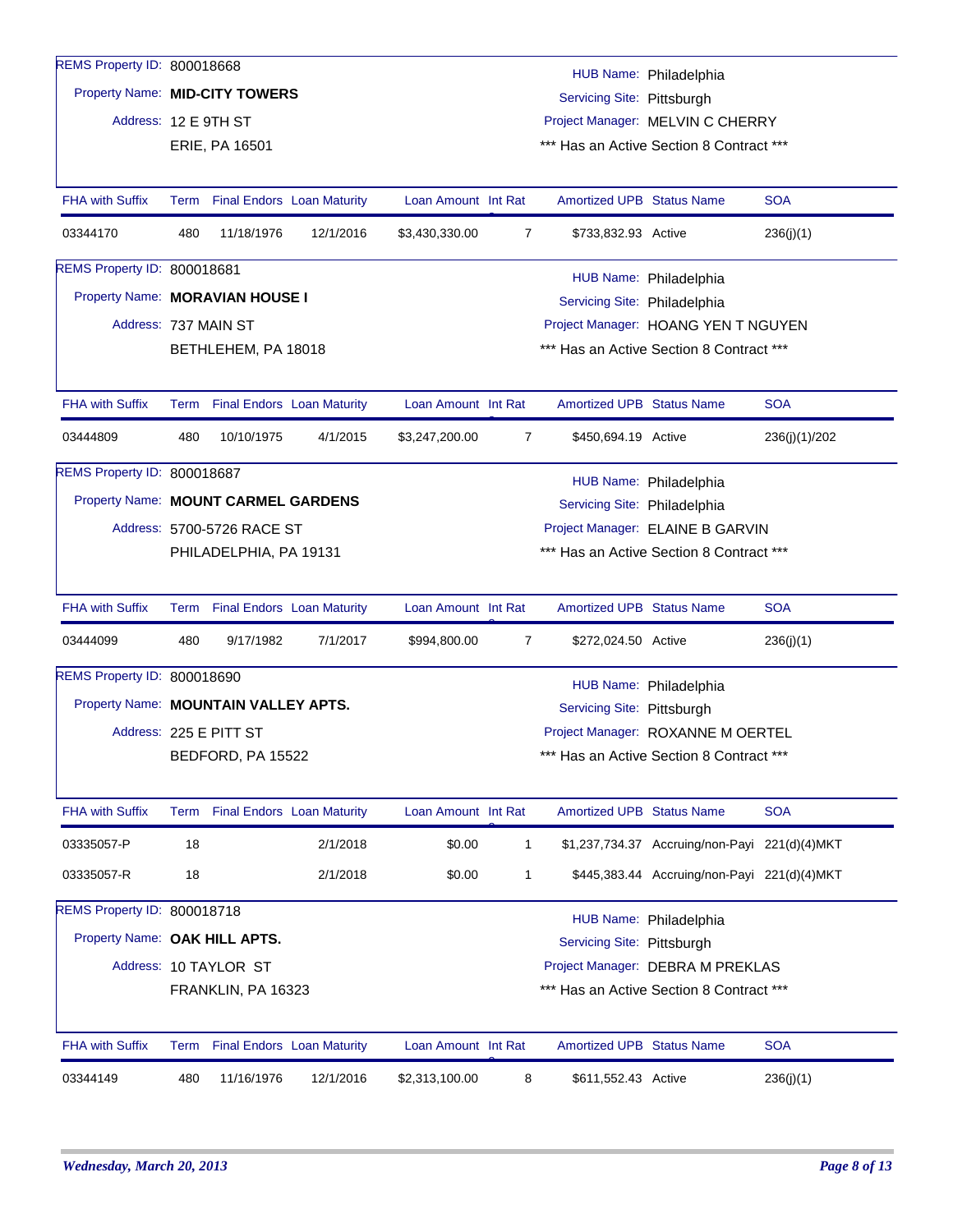| REMS Property ID: 800018733        |      |                             |                                   |                     |                |                                                                     |                        |               |
|------------------------------------|------|-----------------------------|-----------------------------------|---------------------|----------------|---------------------------------------------------------------------|------------------------|---------------|
| Property Name: OVERMONT HOUSE      |      |                             |                                   |                     |                |                                                                     | HUB Name: Philadelphia |               |
|                                    |      | Address: 4001 Monument RD   |                                   |                     |                | Servicing Site: Philadelphia<br>Project Manager: HOANG YEN T NGUYEN |                        |               |
|                                    |      | PHILADELPHIA, PA 19131      |                                   |                     |                | *** Has an Active Section 8 Contract ***                            |                        |               |
|                                    |      |                             |                                   |                     |                |                                                                     |                        |               |
| <b>FHA with Suffix</b>             | Term |                             | <b>Final Endors Loan Maturity</b> | Loan Amount Int Rat |                | <b>Amortized UPB Status Name</b>                                    |                        | <b>SOA</b>    |
| 03444801                           | 480  | 9/12/1975                   | 10/1/2015                         | \$4,112,200.00      | 7              | \$701,425.71 Active                                                 |                        | 236(j)(1)/202 |
| REMS Property ID: 800018649        |      |                             |                                   |                     |                |                                                                     | HUB Name: Philadelphia |               |
| Property Name: PENN-MAR PLAZA      |      |                             |                                   |                     |                | Servicing Site: Pittsburgh                                          |                        |               |
|                                    |      | Address: 2 Gilkey Drive     |                                   |                     |                | Project Manager: ROXANNE M OERTEL                                   |                        |               |
|                                    |      | MARS, PA 16046              |                                   |                     |                | *** Has an Active Section 8 Contract ***                            |                        |               |
|                                    |      |                             |                                   |                     |                |                                                                     |                        |               |
| FHA with Suffix                    | Term |                             | <b>Final Endors Loan Maturity</b> | Loan Amount Int Rat |                | <b>Amortized UPB Status Name</b>                                    |                        | <b>SOA</b>    |
| 033EH009                           | 480  | 8/6/1980                    | 1/1/2020                          | \$3,094,000.00      | 6.875          | \$1,236,922.15 Active                                               |                        | 202           |
| REMS Property ID: 800018778        |      |                             |                                   |                     |                |                                                                     | HUB Name: Philadelphia |               |
| Property Name: PHILIP MURRAY HOUSE |      |                             |                                   |                     |                | Servicing Site: Philadelphia                                        |                        |               |
|                                    |      | Address: 6300 OLD YORK ROAD |                                   |                     |                | Project Manager: HOANG YEN T NGUYEN                                 |                        |               |
|                                    |      | PHILADELPHIA, PA 19141      |                                   |                     |                | *** Has an Active Section 8 Contract ***                            |                        |               |
| <b>FHA with Suffix</b>             |      |                             | Term Final Endors Loan Maturity   | Loan Amount Int Rat |                | <b>Amortized UPB Status Name</b>                                    |                        | <b>SOA</b>    |
| 034SH017                           | 600  | 10/1/1967                   | 11/1/2019                         | \$3,928,000.00      | 3              | \$915,220.01 Active                                                 |                        | 202           |
| REMS Property ID: 800018793        |      |                             |                                   |                     |                |                                                                     | HUB Name: Philadelphia |               |
| Property Name: POETS VILLAGE       |      |                             |                                   |                     |                | Servicing Site: Pittsburgh                                          |                        |               |
|                                    |      | Address: 500 Millay Circle  |                                   |                     |                | Project Manager: CHARLENE O GILLCRESE                               |                        |               |
|                                    |      | INDIANA, PA 15701           |                                   |                     |                | *** Has an Active Section 8 Contract ***                            |                        |               |
|                                    |      |                             |                                   |                     |                |                                                                     |                        |               |
| <b>FHA with Suffix</b>             | Term |                             | <b>Final Endors Loan Maturity</b> | Loan Amount Int Rat |                | <b>Amortized UPB Status Name</b>                                    |                        | <b>SOA</b>    |
| 03344129                           | 480  | 10/30/1974                  | 12/1/2014                         | \$2,147,000.00      | $\overline{7}$ | \$251,173.92 Active                                                 |                        | 236(j)(1)     |
| REMS Property ID: 800018796        |      |                             |                                   |                     |                |                                                                     | HUB Name: Philadelphia |               |
| Property Name: PRESBYTERIAN APTS   |      |                             |                                   |                     |                | Servicing Site: Philadelphia                                        |                        |               |
|                                    |      | Address: 322 N SECOND ST    |                                   |                     |                | Project Manager: HOANG YEN T NGUYEN                                 |                        |               |
|                                    |      | HARRISBURG, PA 17101        |                                   |                     |                | *** Has an Active Section 8 Contract ***                            |                        |               |
| <b>FHA with Suffix</b>             |      |                             | Term Final Endors Loan Maturity   | Loan Amount Int Rat |                | <b>Amortized UPB Status Name</b>                                    |                        | <b>SOA</b>    |
|                                    |      |                             |                                   |                     |                |                                                                     |                        |               |
| 034SH006                           | 600  | 11/1/1967                   | 4/1/2019                          | \$2,515,000.00      | 3              | \$530,486.49 Active                                                 |                        | 202           |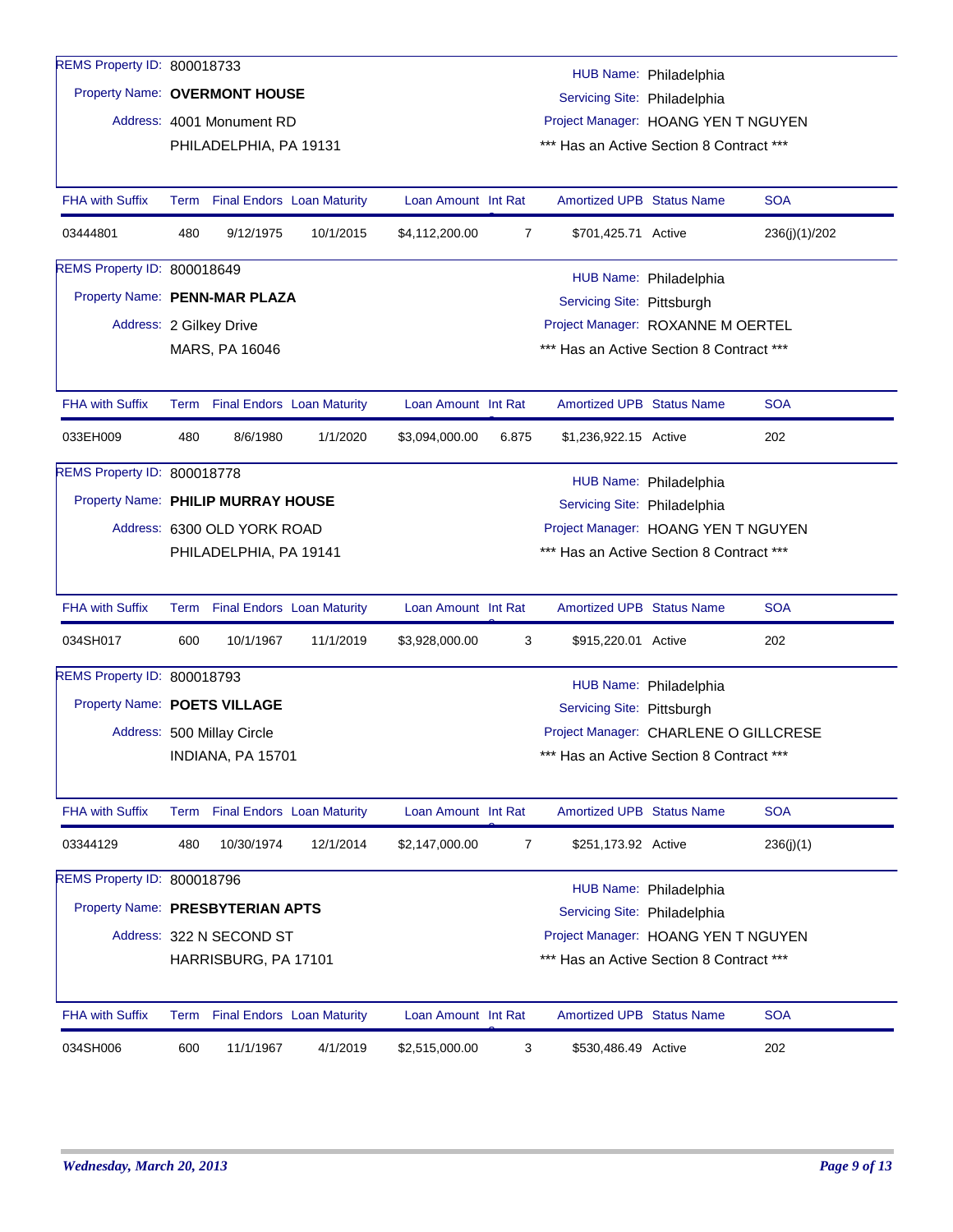| REMS Property ID: 800018801       |      |                                   |                                            |                     |       |                                          | HUB Name: Philadelphia   |              |
|-----------------------------------|------|-----------------------------------|--------------------------------------------|---------------------|-------|------------------------------------------|--------------------------|--------------|
|                                   |      |                                   | Property Name: PUNXSUTAWNEY SYCAMORE APTS. |                     |       | Servicing Site: Pittsburgh               |                          |              |
|                                   |      | Address: 502 SYCAMORE ST          |                                            |                     |       | Project Manager: DEBRA M PREKLAS         |                          |              |
|                                   |      | PUNXSUTAWNEY, PA 15767            |                                            |                     |       | *** Has an Active Section 8 Contract *** |                          |              |
|                                   |      |                                   |                                            |                     |       |                                          |                          |              |
| <b>FHA with Suffix</b>            |      | Term Final Endors Loan Maturity   |                                            | Loan Amount Int Rat |       | <b>Amortized UPB Status Name</b>         |                          | <b>SOA</b>   |
| 03335004-V                        | 20   |                                   | 4/1/2021                                   | \$0.00              | 1     |                                          | \$256,745.68 Operational | 221(d)(3)MKT |
| REMS Property ID: 800018543       |      |                                   |                                            |                     |       |                                          | HUB Name: Philadelphia   |              |
| Property Name: REDEEMER VILLAGE I |      |                                   |                                            |                     |       | Servicing Site: Philadelphia             |                          |              |
|                                   |      | Address: 1551 Huntingdon PIKE     |                                            |                     |       | Project Manager: HOANG YEN T NGUYEN      |                          |              |
|                                   |      |                                   | HUNTINGDON VALLEY, PA 19006                |                     |       | *** Has an Active Section 8 Contract *** |                          |              |
|                                   |      |                                   |                                            |                     |       |                                          |                          |              |
| <b>FHA with Suffix</b>            |      | Term Final Endors Loan Maturity   |                                            | Loan Amount Int Rat |       | <b>Amortized UPB Status Name</b>         |                          | <b>SOA</b>   |
| 034EH017                          | 480  | 2/23/1982                         | 8/1/2021                                   | \$6,455,000.00      | 7.625 | \$3,203,571.42 Active                    |                          | 202          |
| REMS Property ID: 800018823       |      |                                   |                                            |                     |       |                                          | HUB Name: Philadelphia   |              |
| Property Name: RIVERVIEW APTS. I  |      |                                   |                                            |                     |       | Servicing Site: Pittsburgh               |                          |              |
|                                   |      | Address: 52 GARETTA ST            |                                            |                     |       | Project Manager: DEBRA M PREKLAS         |                          |              |
|                                   |      | PITTSBURGH, PA 15217              |                                            |                     |       | *** Has an Active Section 8 Contract *** |                          |              |
|                                   |      |                                   |                                            |                     |       |                                          |                          |              |
| <b>FHA with Suffix</b>            |      | Term Final Endors Loan Maturity   |                                            | Loan Amount Int Rat |       | <b>Amortized UPB Status Name</b>         |                          | <b>SOA</b>   |
| 033SH014                          | 576  | 3/1/1968                          | 8/1/2016                                   | \$1,360,000.00      | 3.625 | \$179,643.90 Active                      |                          | 202          |
| REMS Property ID: 800018824       |      |                                   |                                            |                     |       |                                          | HUB Name: Philadelphia   |              |
| Property Name: RIVERVIEW PHASE II |      |                                   |                                            |                     |       | Servicing Site: Pittsburgh               |                          |              |
|                                   |      | Address: 52 GARETTA ST            |                                            |                     |       | Project Manager: DEBRA M PREKLAS         |                          |              |
|                                   |      | PITTSBURGH, PA 15217              |                                            |                     |       | *** Has an Active Section 8 Contract *** |                          |              |
|                                   |      |                                   |                                            |                     |       |                                          |                          |              |
| <b>FHA with Suffix</b>            |      | Term Final Endors Loan Maturity   |                                            | Loan Amount Int Rat |       | Amortized UPB Status Name                |                          | <b>SOA</b>   |
| 03344052                          | 480  | 2/27/1974                         | 7/1/2013                                   | \$2,674,400.00      | 7     | \$49,278.53 Active                       |                          | 236(i)(1)    |
| REMS Property ID: 800018856       |      |                                   |                                            |                     |       |                                          |                          |              |
| Property Name: SHALOM APARTMENTS  |      |                                   |                                            |                     |       | Servicing Site: Philadelphia             | HUB Name: Philadelphia   |              |
|                                   |      | Address: 12003 Bustleton Avenue   |                                            |                     |       | Project Manager: SUSAN J NOCE            |                          |              |
|                                   |      | PHILADELPHIA, PA 19116            |                                            |                     |       | *** Has an Active Section 8 Contract *** |                          |              |
|                                   |      |                                   |                                            |                     |       |                                          |                          |              |
| <b>FHA with Suffix</b>            | Term | <b>Final Endors Loan Maturity</b> |                                            | Loan Amount Int Rat |       | <b>Amortized UPB Status Name</b>         |                          | <b>SOA</b>   |
| 03438023                          | 480  | 7/13/1981                         | 12/1/2020                                  | \$4,833,400.00      | 7.5   | \$2,220,316.12 Active                    |                          | 231          |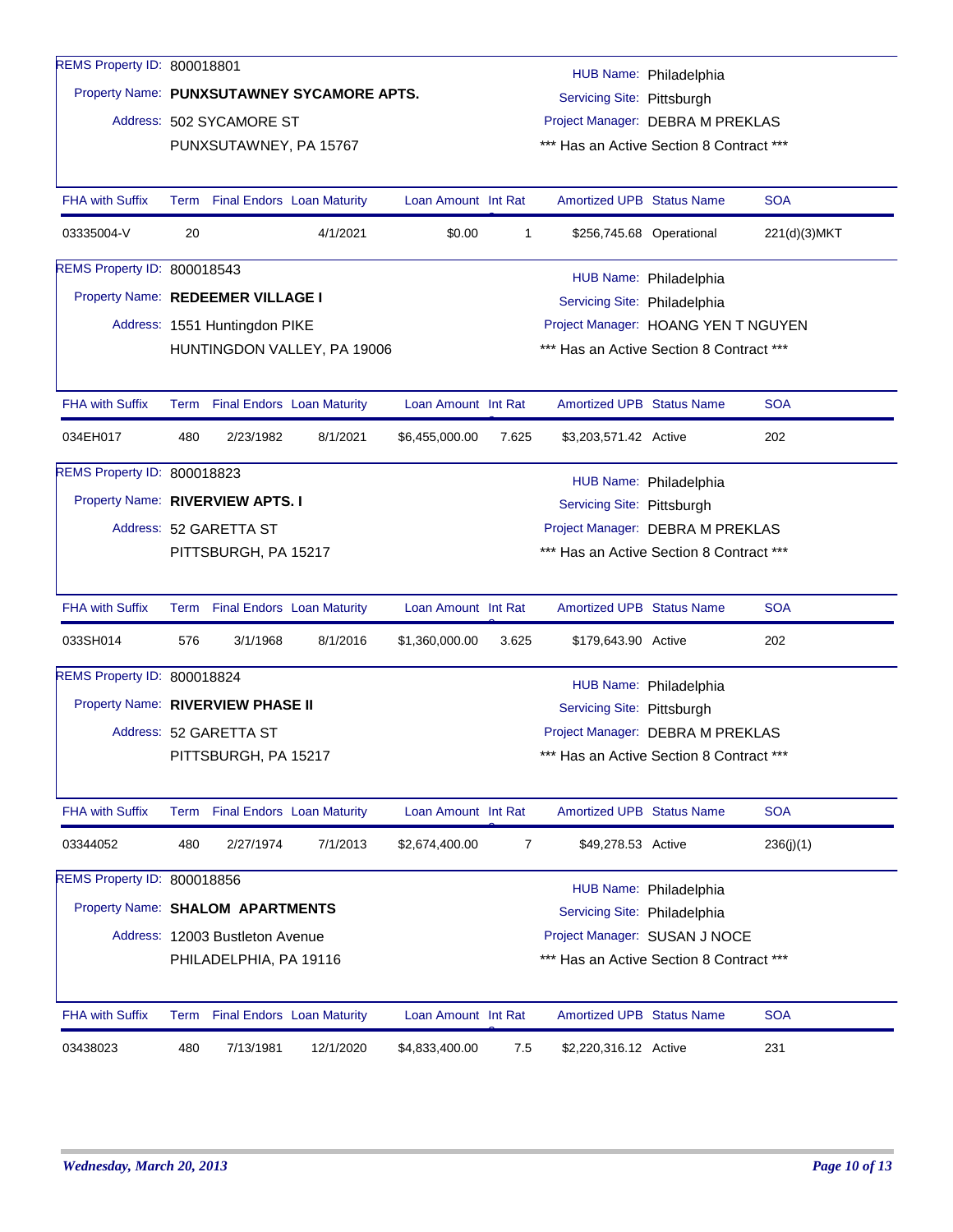| REMS Property ID: 800018859          |     |                                 |           |                     |                |                                          | HUB Name: Philadelphia |                      |
|--------------------------------------|-----|---------------------------------|-----------|---------------------|----------------|------------------------------------------|------------------------|----------------------|
| Property Name: SHENANGO PARK APTS.   |     |                                 |           |                     |                | Servicing Site: Pittsburgh               |                        |                      |
|                                      |     | Address: 1400 BOLDE DRIVE       |           |                     |                | Project Manager: MELVIN C CHERRY         |                        |                      |
|                                      |     | HERMITAGE, PA 16148             |           |                     |                | *** Has an Active Section 8 Contract *** |                        |                      |
|                                      |     |                                 |           |                     |                |                                          |                        |                      |
| <b>FHA with Suffix</b>               |     | Term Final Endors Loan Maturity |           | Loan Amount Int Rat |                | <b>Amortized UPB Status Name</b>         |                        | <b>SOA</b>           |
| 03344079                             | 474 | 10/23/1973                      | 5/1/2013  | \$3,372,500.00      | 7              | \$20,870.05 Active                       |                        | 236(j)(1)            |
| REMS Property ID: 800018871          |     |                                 |           |                     |                |                                          | HUB Name: Philadelphia |                      |
| Property Name: SIDNEY HILLMAN APTS   |     |                                 |           |                     |                | Servicing Site: Philadelphia             |                        |                      |
|                                      |     | Address: 22 S 22ND ST           |           |                     |                | Project Manager: HOANG YEN T NGUYEN      |                        |                      |
|                                      |     | PHILADELPHIA, PA 19103          |           |                     |                | *** Has an Active Section 8 Contract *** |                        |                      |
|                                      |     |                                 |           |                     |                |                                          |                        |                      |
| <b>FHA with Suffix</b>               |     | Term Final Endors Loan Maturity |           | Loan Amount Int Rat |                | <b>Amortized UPB Status Name</b>         |                        | <b>SOA</b>           |
| 034SH018                             | 564 | 12/1/1968                       | 12/1/2016 | \$3,850,000.00      | 3              | \$470,873.65 Active                      |                        | 202                  |
| REMS Property ID: 800018892          |     |                                 |           |                     |                |                                          | HUB Name: Philadelphia |                      |
| Property Name: ST GEORGE ATHENAGORAS |     |                                 |           |                     |                | Servicing Site: Philadelphia             |                        |                      |
|                                      |     | Address: 850 LOCUST ST          |           |                     |                | Project Manager: ELAINE B GARVIN         |                        |                      |
|                                      |     | PHILADELPHIA, PA 19107          |           |                     |                | *** Has an Active Section 8 Contract *** |                        |                      |
|                                      |     |                                 |           |                     |                |                                          |                        |                      |
| <b>FHA with Suffix</b>               |     | Term Final Endors Loan Maturity |           | Loan Amount Int Rat |                | <b>Amortized UPB Status Name</b>         |                        | <b>SOA</b>           |
| 03444806                             | 480 | 2/7/1979                        | 3/1/2019  | \$2,486,700.00      | $\overline{7}$ | \$896,215.19 Active                      |                        | 236(j)(1)/202        |
| REMS Property ID: 800018889          |     |                                 |           |                     |                |                                          | HUB Name: Philadelphia |                      |
| Property Name: ST. AUGUSTINE PLAZA   |     |                                 |           |                     |                | Servicing Site: Pittsburgh               |                        |                      |
| Address: 230 36TH ST                 |     |                                 |           |                     |                | Project Manager: DEBRA M PREKLAS         |                        |                      |
|                                      |     | PITTSBURGH, PA 15201            |           |                     |                | *** Has an Active Section 8 Contract *** |                        |                      |
|                                      |     |                                 |           |                     |                |                                          |                        |                      |
| FHA with Suffix                      |     | Term Final Endors Loan Maturity |           | Loan Amount Int Rat |                | <b>Amortized UPB Status Name</b>         |                        | <b>SOA</b>           |
| 03357002                             | 240 | 10/8/1998                       | 11/1/2018 | \$1,500,000.00      | 6.5            | \$626,983.85 Active                      |                        | 223(a)(7)/220/223(e) |
| REMS Property ID: 800018911          |     |                                 |           |                     |                |                                          | HUB Name: Philadelphia |                      |
| Property Name: STEPHEN SMITH TOWERS  |     |                                 |           |                     |                | Servicing Site: Philadelphia             |                        |                      |
|                                      |     | Address: 1030 BELMONT AVE       |           |                     |                | Project Manager: ELAINE B GARVIN         |                        |                      |
|                                      |     | PHILADELPHIA, PA 19104          |           |                     |                | *** Has an Active Section 8 Contract *** |                        |                      |
|                                      |     |                                 |           |                     |                |                                          |                        |                      |
| <b>FHA with Suffix</b>               |     | Term Final Endors Loan Maturity |           | Loan Amount Int Rat |                | <b>Amortized UPB Status Name</b>         |                        | <b>SOA</b>           |
| 034SH015                             | 412 | 11/1/1967                       | 5/1/2019  | \$1,274,534.12      | 3              | \$334,639.48 Active                      |                        | 202                  |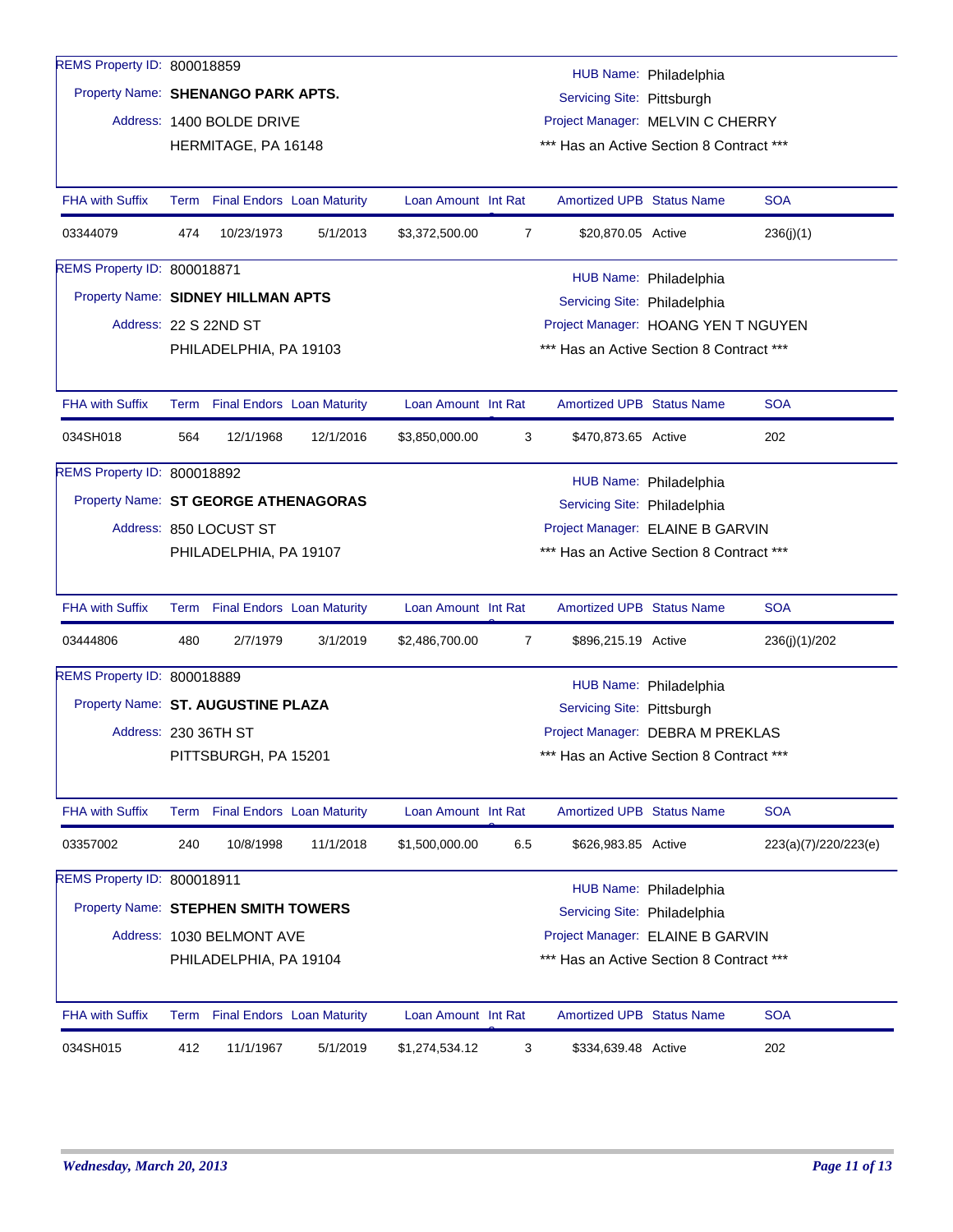| REMS Property ID: 800018922         |      |                                             |                                   |                     |                |                                                                              |                                               |                                           |
|-------------------------------------|------|---------------------------------------------|-----------------------------------|---------------------|----------------|------------------------------------------------------------------------------|-----------------------------------------------|-------------------------------------------|
|                                     |      |                                             |                                   |                     |                |                                                                              | HUB Name: Philadelphia                        |                                           |
| Property Name: SURREY HILL APTS.    |      |                                             |                                   |                     |                | Servicing Site: Pittsburgh                                                   |                                               |                                           |
|                                     |      | Address: 501 SURREY HILL DR                 |                                   |                     |                | Project Manager: LILLY R WALKER                                              |                                               |                                           |
|                                     |      | UNIONTOWN, PA 15401                         |                                   |                     |                | *** Has an Active Section 8 Contract ***                                     |                                               |                                           |
| <b>FHA with Suffix</b>              |      |                                             | Term Final Endors Loan Maturity   | Loan Amount Int Rat |                | <b>Amortized UPB Status Name</b>                                             |                                               | <b>SOA</b>                                |
| 03335058-V                          | 17   |                                             | 1/1/2019                          | \$0.00              | $\mathbf{1}$   |                                                                              | \$1,200,755.95 Accruing/non-Payi 221(d)(4)MKT |                                           |
| REMS Property ID: 800018946         |      |                                             |                                   |                     |                |                                                                              | HUB Name: Philadelphia                        |                                           |
| Property Name: TIMBERLAND APTS      |      |                                             |                                   |                     |                | Servicing Site: Philadelphia                                                 |                                               |                                           |
|                                     |      | Address: 610 LYCOMING ST                    |                                   |                     |                |                                                                              |                                               | Project Manager: STACY M TAYLOR-WHITEHEAD |
|                                     |      | WILLIAMSPORT, PA 17701                      |                                   |                     |                | *** Has an Active Section 8 Contract ***                                     |                                               |                                           |
|                                     |      |                                             |                                   |                     |                |                                                                              |                                               |                                           |
| <b>FHA with Suffix</b>              |      |                                             | Term Final Endors Loan Maturity   | Loan Amount Int Rat |                | <b>Amortized UPB Status Name</b>                                             |                                               | <b>SOA</b>                                |
| 03432036                            | 480  | 11/9/1981                                   | 1/1/2021                          | \$3,247,900.00      | 7.375          | \$1,489,444.45 Active                                                        |                                               | 220                                       |
| REMS Property ID: 800018952         |      |                                             |                                   |                     |                |                                                                              | HUB Name: Philadelphia                        |                                           |
| Property Name: TOWNE TOWERS         |      |                                             |                                   |                     |                | Servicing Site: Pittsburgh                                                   |                                               |                                           |
|                                     |      | Address: 7 E SECOND ST                      |                                   |                     |                | Project Manager: DEBRA M PREKLAS                                             |                                               |                                           |
|                                     |      | OIL CITY, PA 16301                          |                                   |                     |                | *** Has an Active Section 8 Contract ***                                     |                                               |                                           |
| <b>FHA with Suffix</b>              |      |                                             | Term Final Endors Loan Maturity   | Loan Amount Int Rat |                | <b>Amortized UPB Status Name</b>                                             |                                               | <b>SOA</b>                                |
| 03335094                            | 480  | 5/21/1980                                   | 5/1/2020                          | \$2,729,800.00      | 6.75           | \$1,130,667.87 Operational                                                   |                                               | 221(d)(4)MKT                              |
| REMS Property ID: 800018955         |      |                                             |                                   |                     |                |                                                                              |                                               |                                           |
| Property Name: TRINITY HOUSE        |      |                                             |                                   |                     |                | Servicing Site: Philadelphia                                                 | HUB Name: Philadelphia                        |                                           |
| Address: 400 MILL ST                |      |                                             |                                   |                     |                | Project Manager: SUSAN J NOCE                                                |                                               |                                           |
|                                     |      | COLUMBIA, PA 17512                          |                                   |                     |                | *** Has an Active Section 8 Contract ***                                     |                                               |                                           |
|                                     |      |                                             |                                   |                     |                |                                                                              |                                               |                                           |
| FHA with Suffix                     | Term |                                             | <b>Final Endors Loan Maturity</b> | Loan Amount Int Rat |                | <b>Amortized UPB Status Name</b>                                             |                                               | <b>SOA</b>                                |
| 03444146                            | 480  | 10/15/1975                                  | 11/1/2015                         | \$2,580,400.00      | $\overline{7}$ | \$453,521.83 Active                                                          |                                               | 236(j)(1)                                 |
| REMS Property ID: 800018990         |      |                                             |                                   |                     |                |                                                                              |                                               |                                           |
|                                     |      |                                             |                                   |                     |                |                                                                              |                                               |                                           |
|                                     |      |                                             |                                   |                     |                |                                                                              | HUB Name: Philadelphia                        |                                           |
| Property Name: VILLAGE OF SEARIGHTS |      |                                             |                                   |                     |                | Servicing Site: Pittsburgh                                                   |                                               |                                           |
|                                     |      | Address: RR1 BOX 600<br>UNIONTOWN, PA 15401 |                                   |                     |                | Project Manager: DEBRA M PREKLAS<br>*** Has an Active Section 8 Contract *** |                                               |                                           |
| FHA with Suffix                     |      |                                             | Term Final Endors Loan Maturity   | Loan Amount Int Rat |                | Amortized UPB Status Name                                                    |                                               | <b>SOA</b>                                |